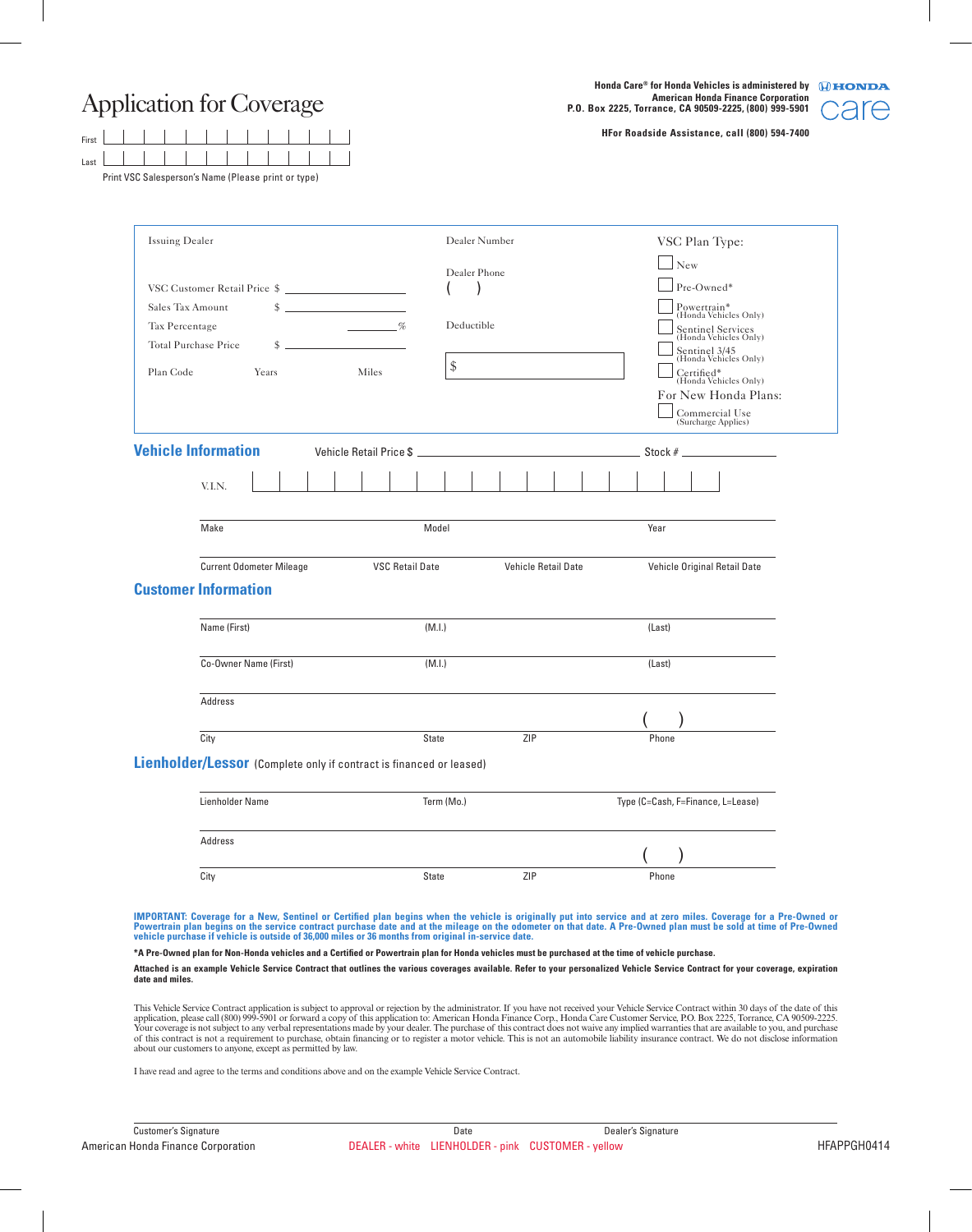# **HONDA VEHICLES**

## **I. KEY TERMS**

- **ADMINISTRATOR** means American Honda Finance Corporation.
- **AMERICAN HONDA** means American Honda Motor Co., Inc.
- **COMMERCIAL USE** and **COMMERCIAL PURPOSE(S)** mean any use of YOUR VEHICLE for trade or business to generate income, whether full or part time, including but not limited to: deliveries, service calls, hauling, plowing, rental, carrying passengers for hire, law enforcement, fire, ambulance or emergency services.
- **COMMERCIAL USE OPTION (NEW Plan Only)** applies if YOU have chosen to purchase and paid the appropriate surcharge in order for YOUR VEHICLE to be eligible for coverage under this CONTRACT if it is used for a Permitted COMMERCIAL PURPOSE as specified in Article IV, Section J; subject to all terms and conditions of this CONTRACT.
- **CONTRACT** means this Service Contract. **DEALER** means an authorized HONDA dealership.
- EFFECTIVE DATE and MILEAGE mean the date YOUR CONTRACT coverage begins and the miles on the odometer on that date. New, Certified and Sentinel Coverage begins on the IN-
- SERVICE DATE and at zero miles. Pre-Owned or Powertrain coverage begins on the date YOU purchased YOUR CONTRACT and at the mileage on the odometer on that date. **EXPIRATION DATE** and MILEAGE mean the date and/or mileage when YOUR CONTRACT is no longer in force. YOUR CONTRACT expires when the number of months or accumulated
- mileage for the term YOU purchased, calculated from the EFFECTIVE DATE or MILEAGE is reached, whichever occurs first. **FACTORY WARRANTY** means the AMERICAN HONDA New Car Limited Warranty furnished to YOU at the time YOU purchased YOUR VEHICLE.
- **FACTORY WARRANTY REPAIR SERVICE** means a repair by YOUR DEALER of YOUR VEHICLE under the FACTORY WARRANTY.
- **IDENTIFICATION PAGE** means the Application/Identification page attached to this CONTRACT.
- IN-SERVICE DATE means the date the VEHICLE was first put into service (the date the VEHICLE'S original factory warranty went into effect), not the date YOU purchased YOUR VEHICLE. The in-service date does not apply to Pre-Owned or Powertrain Contracts.
- **MECHANICAL BREAKDOWN** means the inability of a properly maintained part covered under this CONTRACT to perform the function for which it was designed, due to defects in materials or
- workmanship. Mechanical breakdown does not mean the gradual reduction in operating performance due to wear and tear.<br>• PRIOR AUTHORIZATION means the approval of and the approval number issued by the ADMINISTRATOR. In the e performed by other than YOUR HONDA DEALER, **YOU must notify the ADMINISTRATOR and obtain prior authorization before any repairs are performed on YOUR VEHICLE. Some**
- Road Service Benefits require prior authorization. Costs incurred without prior authorization, when prior authorization is required, will not be covered.<br>REPAIR COST means the part and labor expense (and taxes, if applicab component damaged as a direct result of MECHANICAL BREAKDOWN of a covered part. Repair Cost is determined by YOUR DEALER's regular retail parts prices up to Manufacturer's Suggested Retail Price and current HONDA Warranty Flat Rate Manual.
- UNITED STATES means the 50 United States and the District of Columbia, and does not include Puerto Rico, Guam or other territories and possessions of the United States of America. **VEHICLE** and YOUR VEHICLE mean the vehicle identified on the IDENTIFICATION PAGE.
- WE, US and OUR mean the service contract provider, American Honda Protection Products Corporation, a wholly owned subsidiary of AMERICAN HONDA, P.O. Box 2225, Torrance, California 90509-2225, (800) 999-5901.
- YOU and YOUR mean the CONTRACT holder named on the IDENTIFICATION PAGE as the person(s) entitled to coverage and benefits under this CONTRACT.
- YOUR DEALER means the HONDA DEALER where this CONTRACT was purchased.

#### **II. COVERAGE**

- NEW, PRE-OWNED, POWERTRAIN AND CERTIFIED ADDITIONAL COVERAGE: WE will arrange for the repair or replacement of covered parts, and any component damaged by a covered part as provided below, or pay the REPAIR COST less YOUR deductible for repair or replacement due to a MECHANICAL BREAKDOWN during the CONTRACT period.

Under the MONTIFIC of the Montest HATO (Which and obtained the CoNTROL) and the most and the MONDA Unit and Exact the MONDA Unit and Exact the MONDA Unit and Exact the MONDA Unit and Exact the MONDA Unit and HATO (WHICH AN **- SENTINEL SERVICES:** YOU will be provided Road Service Benefits, Road Hazard Protection and Oil Changes during the CONTRACT period.<br>**- SENTINEL 3/45 CONTRACT:** Provides YOU with both the SENTINEL SERVICES and the HONDA replacement of covered parts in the event of a MECHANICAL BREAKDOWN for 3 years or 45,000 miles, whichever occurs first. This means that HONDA CARE SENTINEL 3/45 SERVICE CONTRACT may provide YOU with 9,000 miles of additional HONDA CARE VSC protection beyond the 3 years/36,000 mile FACTORY WARRANTY, with no deductible. **SENTINEL coverage is not a maintenance contract and does not provide coverage for the required maintenance services specified in YOUR Owner's Manual or as otherwise specified by AMERICAN HONDA.**

YOUR CONTRACT period begins on the EFFECTIVE DATE and MILEAGE and ends on the EXPIRATION DATE or MILEAGE, whichever occurs first. OUR agreement is subject to YOUR<br>satisfaction of all terms and conditions of this CONTRACT.

## **A. PARTS**

- 1. NEW, PRE-OWNED, CERTIFIED ADDITIONAL COVERAGE and SENTINEL 3/45: All VEHICLE parts are covered by this CONTRACT, subject to the terms and conditions herein and EXCEPT AS<br>EXCLUDED BY ARTICLE IV. Repairs and replacements **Examples of Systems covered:**
	-
	- • **ENGINE:** including the Timing Belt, if due to MECHANICAL BREAKDOWN;
	- • **TRANSMISSION:** including the Shift Cable;
	- • **FRONT, REAR AND 4WD AXLES;**
	- • **COMPUTERS/ELECTRONICS:** including Switches, Sensors, SRS Control Unit and Cable Ree
	- • **AIR CONDITIONING/HEATING/COOLING;**
	- • **CHASSIS:** Suspension, Steering and Brake System;

#### • **FUEL SYSTEM;**

- • **FLUIDS/OILS** as required for the repair of a covered part;
- • **HONDA GENUINE FACTORY INSTALLED NAVIGATIONAL DEVICES;**
- • **AMERICAN HONDA AUTHORIZED ELECTRONIC/AUDIO ACCESSORIES:** Including cellular telephones, security systems, rear entertainment and DVD systems that are factory installed, or DEALER installed according to AMERICAN HONDA factory specifications.

2. POWERTRAIN COVERAGE: This CONTRACT covers the following parts, subject to the terms and conditions herein and EXCEPT AS EXCLUDED BY ARTICLE IV. Repairs and replacements will<br>be made with new or remanufactured HONDA Genu

- • **ENGINE:** Cylinder block and cylinder head(s) and all internal parts; intake and exhaust manifolds; oil pan and oil pump; seals and gaskets; thermostat housing and gasket; timing chain/belt (for failure only); cover, gears and pulleys; tensioner and guides; water pump, fuel pump, and engine mounts; valve covers, valve train, engine/ powertrain control module.
- • **DRIVE AXLE (FRONT AND REAR):** Drive axle housing and all internal parts; axle shafts; propeller shafts; drive shafts; wheel bearings; center support bearings; front and rear hub and bearing assemblies; seals and gaskets; retainers; universal joints; constant velocity joints, and boots.

# **B. RENTAL VEHICLE REIMBURSEMENT (NEW, PRE-OWNED, POWERTRAIN, CERTIFIED ADDITIONAL COVERAGE and SENTINEL 3/45 only)**

If YOU require alternate transportation due to a covered MECHANICAL BREAKDOWN or FACTORY WARRANTY REPAIR SERVICE, this CONTRACT provides reimbursement for the expense of a rental vehicle up to \$35 per day to a maximum of six (6) days and \$210 per MECHANICAL BREAKDOWN or FACTORY WARRANTY REPAIR SERVICE. This CONTRACT also provides for the reimbursement of rental expenses in the event YOUR VEHICLE is inoperable or unsafe to drive, and YOUR VEHICLE is at the dealership awaiting the delivery of parts for a covered MECHANICAL BREAKDOWN or FACTORY WARRANTY REPAIR SERVICE. Rental reimbursement for repair and parts waiting time cannot exceed the maximum number of days allowable under this CONTRACT. The substitute vehicle must be rented from a licensed rental agency, a HONDA DEALER or an authorized repair facility. Reimbursement is based on the HONDA Warranty Flat Rate Time required to repair YOUR VEHICLE according to the following table :

| <b>Repair Time Required</b> | Number of Days Allowed | Maximum Reimbursement |  |
|-----------------------------|------------------------|-----------------------|--|
| $0.1 - 8.0$ Hours           |                        | \$70                  |  |
| 8.1 - 16.0 Hours            |                        | \$105                 |  |
| 16.1 - 24.0 Hours           |                        | \$140                 |  |
| 24.1 - 32.0 Hours           |                        | \$175                 |  |
| Over 32.0 Hours             |                        | \$210                 |  |

Rental Vehicle Reimbursement is valid only for expenses actually incurred from the date of the MECHANICAL BREAKDOWN or FACTORY WARRANTY REPAIR SERVICE until the date repairs are completed, and **EXCLUDES ANY EXPENSE FOR ITEMS SUCH AS MILEAGE, GASOLINE, MAINTENANCE, INSURANCE OR COLLISION DAMAGE WAIVER CHARGES, OR OIL CHANGES.** HFAPPGH0414

## • **TRANSMISSION:** Transmission/transaxle/transfer/differential case and all internal parts; transmission/powertrain control module; seals and gaskets; torque converter, flywheel/flex plate/ring gear, clutch master cylinder and clutch slave cylinder, transmission mounts, shift cable, seals and gaskets.

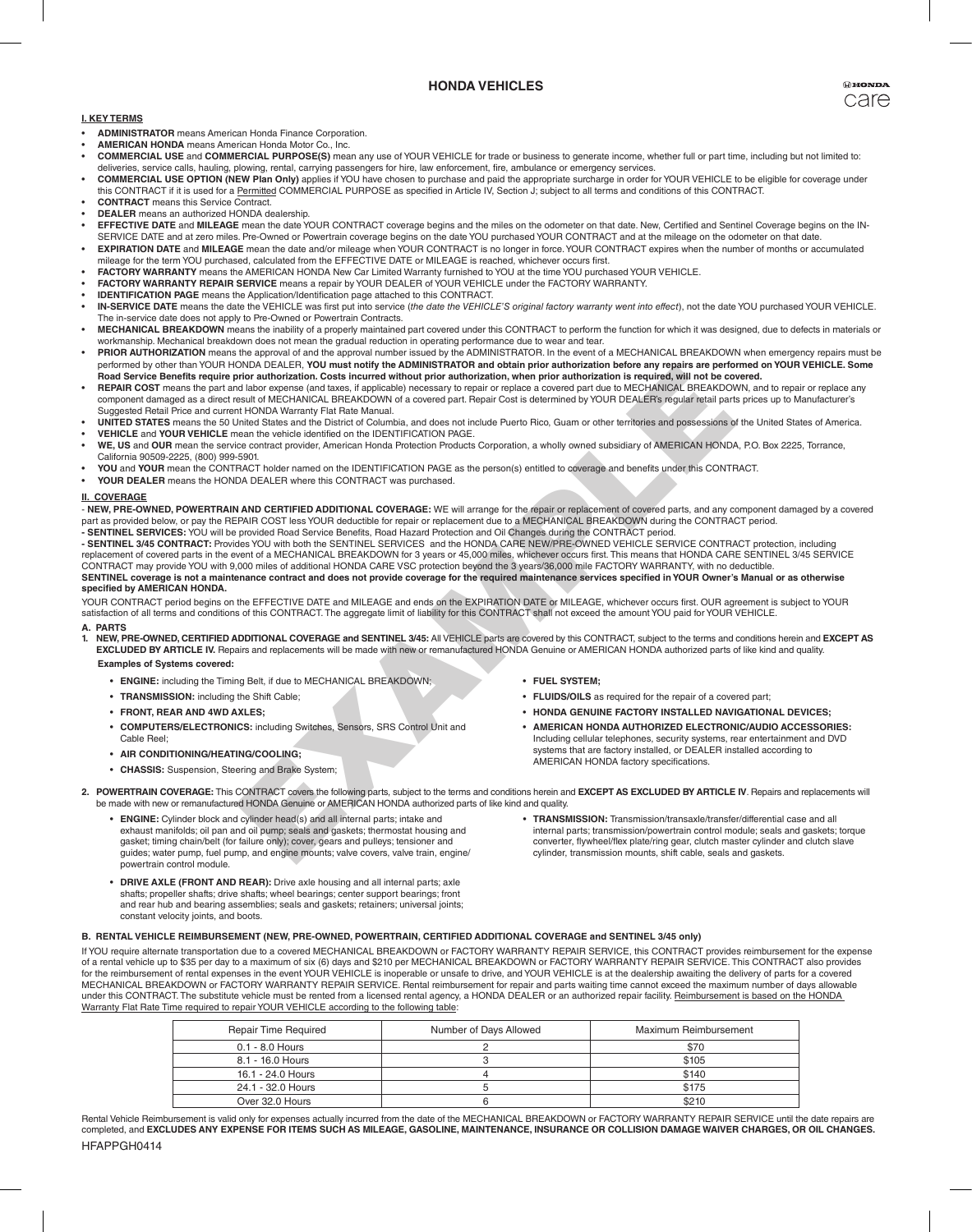### **C. ROAD SERVICE BENEFITS (NEW, PRE-OWNED, POWERTRAIN, CERTIFIED ADDITIONAL COVERAGE, SENTINEL SERVICES and SENTINEL 3/45)**

As an additional benefit under this CONTRACT, and at no cost to YOU, YOU are enrolled as a member of Cross Country Motor Club, Inc. ("CCMC")\*. YOU are entitled to the following membership benefits, among others, from CCMC: (i) towing to the nearest HONDA DEALER or repair facility required as a result of a MECHANICAL BREAKDOWN or VEHICLE accident/ collision; (ii) emergency trip interruption reimbursement; (iii) flat tire change (with YOUR good spare); (iv) battery boost (jump start); (v) emergency fuel delivery; (vi) lockout assistance; and (vii) computerized trip routing and map services. In most instances, service will be provided on a "**sign and drive**" basis **at no cost to YOU** (up to the specified covered limit). See YOUR CCMC membership quidelines for details.

- **1. Comprehensive Towing**  YOU will be covered **up to \$100 per disablement** (when YOUR VEHICLE is unable to safely proceed under its own power).
- **2. Emergency Trip Interruption Reimbursement** If a MECHANICAL BREAKDOWN or FACTORY WARRANTY REPAIR SERVICE disables YOUR VEHICLE **more than 100 miles** from YOUR residence, CCMC will reimburse YOU for receipted expenses YOU incur for food and accommodations for the first three consecutive days while YOUR VEHICLE is being repaired.<br>Reimbursement is **limited to \$100 per day**, wi

## **THIS BENEFIT REQUIRES PRIOR AUTHORIZATION FROM CCMC by calling (800) 594-7400 before incurring trip interruption expenses.** The telephone number is available 24 hours a day, 365 days a year.

\* YOU are enrolled as a member of Cross Country Motor Club, Inc., Medford, MA 02155, except residents in Alaska, California, Hawaii, Oregon, Wisconsin, and Wyoming, who are enrolled as a<br>member of Cross Country Motor Club #GAL-672-825-1280. Services may vary to conform to the laws of YOUR state.

## **D. HONDA CARE SENTINEL ROAD HAZARD TIRE PROTECTION (SENTINEL SERVICES and SENTINEL 3/45 only)**

**1. Tire Repair or Replacement Service -** HONDA CARE SENTINEL Road Hazard Tire Protection provides YOU with tire protection against damage caused by roadway debris such as potholes, nails, glass, or other materials that cause damage to the tire(s), but DOES NOT INCLUDE protection against either i.) manufacturer defects, which may be covered by the tire **manufacturer's warranty, or ii.) intentional damage to the tire(s).** HONDA CARE SENTINEL Road Hazard Tire Protection covers THE FOUR ORIGINAL TIRES EQUIPPED ON THE VEHICLE<br>AT THE TIME OF SALE (NOT INCLUDING SPARE) and pro or ii.) when the original tires' tread depth wears below 2/32 inch for cars (or 4/32 inch for sport utility vehicles). **Tire Protection DOES NOT INCLUDE protection against tire damage caused**  by collisions with other vehicles or other objects not considered to be a road hazard, and Tire Protection DOES NOT INCLUDE protection against tire damage covered by the<br>collision or comprehensive section of YOUR automobil

In the event that a tire on YOUR HONDA develops a repairable leak or puncture due to a road hazard condition, this CONTRACT will cover 100% of the cost to repair the tire, up to a maximum \$35 per repair. If tire replacement becomes necessary due to damage caused by a road hazard condition, this CONTRACT will cover the prorated cost of tire replacement, up to \$150 per tire **(EXCLUDING THE SPARE TIRE),** based on tire tread depth remaining, in accordance with the following schedule:

| Cars and        | <b>TIRE TREAD DEPTH</b> | <b>REPLACEMENT COVERAGE</b> |                      | <b>TIRE TREAD DEPTH</b> | <b>REPLACEMENT COVERAGE</b> |
|-----------------|-------------------------|-----------------------------|----------------------|-------------------------|-----------------------------|
|                 | 8/32" or greater        | 100%                        | <b>Sport Utility</b> | 10/32" or greater       | 100%                        |
| <b>Minivans</b> | 6/32" to 7/32"          | 75%                         | <b>Vehicles</b>      | 8/32" to 9/32"          | 75%                         |
|                 | 4/32" to 5/32"          | 50%                         |                      | 6/32" to 7/32"          | 50%                         |
|                 | 2/32" to 3/32"          | 25%                         |                      | 4/32" to 5/32"          | 25%                         |
|                 | less than 2/32"         | (No Replacement)            |                      | less than 4/32"         | (No Replacement)            |

The worse best and the case of the case of the case of the case of the case of the case of the case of the case of the case of the case of the case of the case of the case of the case of the case of the case of the case of 2. Customer Procedure - Upon experiencing damage to a covered tire, YOU may return to YOUR nearest HONDA DEALER, or YOU may contact CCMC via the following 24 HOUR TOLL-<br>FREE ASSISTANCE NUMBER: (800) 594-7400. The HONDA DEA **ATTENTION: HONDA CARE SENTINEL ROAD HAZARD TIRE PROTECTION, P.O. Box 9145, Medford, MA 02155** for reimbursement. Requests for reimbursement MUST include a copy of a valid repair or replacement invoice, include the year, make and model of the VEHICLE, and a statement indicating the cause of the failure, remaining tread depth of the failed tire(s), and the<br>cost of the tire repair o

**tires with tires of the same type, size, load range, and speed rating.**<br>3. Customer Obligations during the CONTRACT Period - YOU must maintain YOUR VEHICLE in accordance with the requirements of YOUR HONDA Owner's Manual. to inspect damaged tires to determine the cause of the damage. All Road Hazard Tire Protection services are provided by/through Cross Country Motor Club, Inc., Medford, MA 02155, except in Alaska, California, Hawaii, Oregon, Wisconsin, and Wyoming where services are provided by/through Cross Country Motor Club of California, Inc., Thousand Oaks, CA 91360.

# **E. OIL CHANGES (SENTINEL SERVICES and SENTINEL 3/45 only)**

This CONTRACT provides YOU with oil and filter changes for YOUR VEHICLE for the term of this CONTRACT, at the intervals indicated in YOUR VEHICLE'S Owners' Manual and by YOUR VEHICLE'S "Maintenance Minder" monitoring system. The "Maintenance Minder" monitoring system in YOUR VEHICLE is designed to alert YOU when the remaining engine oil life reaches 15%. Oil and filter service should be performed prior to the engine oil life reaching 5% or less.

Service is limited to oil and filter changes performed at authorized HONDA dealerships for a value of up to \$30 per service for non-zero weight oil and \$45 per service for zero weight oil.<br>Reimbursement is based on the req

### **III. YOUR OBLIGATIONS**

**A.** YOU must perform maintenance services, at the proper intervals, according to the requirements of YOUR Owner's Manual, "Maintenance Minder" monitoring system, or as otherwise specified by AMERICAN HONDA. YOU must retain all maintenance records (the original receipts or invoices confirming all maintenance has been performed during the period YOU have owned or leased YOUR<br>VEHICLE) as they may be requested fro properly maintain YOUR VEHICLE

**B.** In the event of a MECHANICAL BREAKDOWN: Take YOUR VEHICLE to YOUR DEALER. If that is not practical, take YOUR VEHICLE to the nearest HONDA DEALER in the UNITED STATES or Canada. In an emergency when both of the foregoing are not possible, YOU must obtain PRIOR AUTHORIZATION from the ADMINISTRATOR by calling **TOLL FREE (800) 999-**<br>**5901 BEFORE INCURRING ANY REPAIR COSTS.** YOU must if the MECHANICAL BREAKDOWN is caused by a non-covered part. WE reserve the right to inspect YOUR VEHICLE to gather necessary information regarding any claim. YOU must pay any applicable deductible to the authorized repair facility. The deductible is the amount of the REPAIR COST YOU must pay for each visit for repair of one or more MECHANICAL BREAKDOWNS covered by this CONTRACT. YOUR deductible is specified on the IDENTIFICATION PAGE.

## **IV. WHAT IS NOT COVERED**

**A. NEW, PRE-OWNED, CERTIFIED ADDITIONAL COVERAGE AND SENTINEL 3/45:** Parts other than HONDA Genuine or AMERICAN HONDA authorized parts; wiper blades; battery (except for the nickel-metal hydride battery in hybrid vehicles); cables; steering wheel; belts; radiator hoses; heater hoses and vacuum hoses; spark plugs; plug wires; distributor cap and rotor; timing belt replacement when performed as routine maintenance; exhaust system; head pipes; tailpipes; catalytic converter; mufflers; hangers; heat shields; gaskets (except for the manifold block gasket and<br>related fastening hardware); bearing/bushing; glass; mirror glass; body parts; body structure (except for hood hinges, trunk hinges, door hinges and sliding door rollers); hood; fenders; doors; rear hatch; trunk lid; grille; panels; bright metal; sheet metal; paint (except for covered hinges painted to match the original vehicle color only); bumpers; moldings; lenses; bezels; bulbs (except for instrument panel illumination bulbs); High Intensity Discharge (H.I.D.) headlamps; sealed beams; fuses; body seals; weather-strips (except for window sash and window run channels); outside ornamentation; emblems; tires; valve stems;<br>wheels; wheel covers/orname nuts, bolts, studs, screws, etc.); squeaks; rattles; buttons; carpet; dash pad; console; window handles; knobs; boots; pedals; pads; rearview mirror (except for electronic failure of the auto-dimming mirror); interior trim; upholstery; floor mats; electronic/audio accessories; navigational and security systems and cellular telephones other than AMERICAN HONDA AUTHORIZED ELECTRONIC/<br>AUDIO ACCESSORIES/NAVIGATIONAL, DVD E

<u>YOU believe there is a defect in these parts, please contact YOUR DEALER immediately.</u><br>POWERTRAIN COVERAGE ONLY: Parts not listed in Article II, Section A.2. of this CONTRACT, including but not limited to parts other than **SENTINEL SERVICES ONLY:** Parts, except as provided in Article II, Sections C. through E.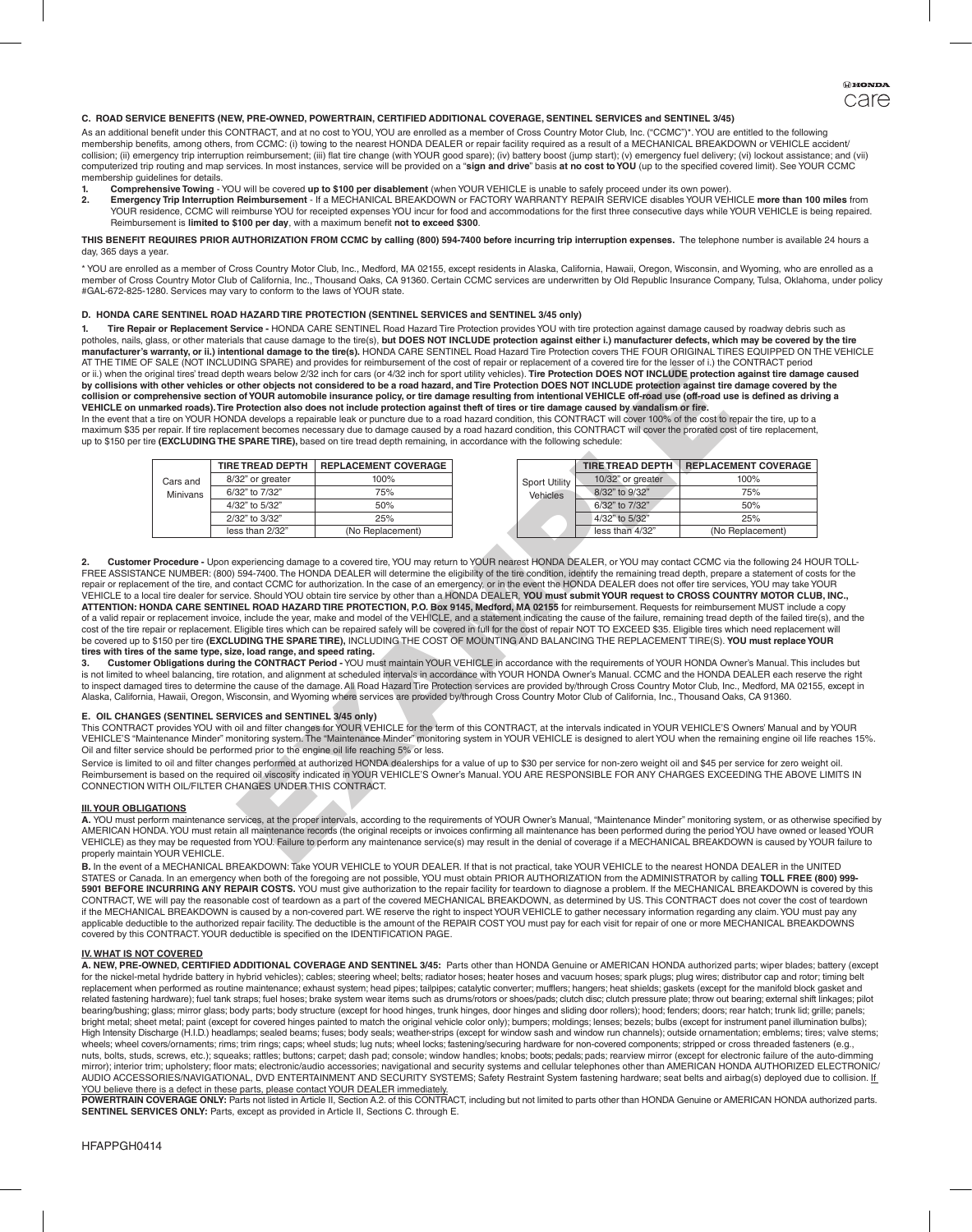# **HONDA VEHICLES**

**B. NEW, PRE-OWNED, POWERTRAIN, CERTIFIED ADDITIONAL COVERAGE AND SENTINEL 3/45** - Expenses for any maintenance service specified in YOUR Owner's Manual (other than<br>oil/filter changes specified in Article II, Section E if adjustments unless required as part of a covered MECHANICAL BREAKDOWN; or improper repairs, adjustments, or servicing by any repair facility, individual or YOU. **SENTINEL SERVICES** - Expenses for any maintenance service other than oil and filter changes at the intervals specified in YOUR Owner's Manual and by YOUR VEHICLE'S Maintenance **Minder** 

C. Any repair if a non-authorized part or accessory caused or contributed to the MECHANICAL BREAKDOWN (e.g., aftermarket performance parts, cold air intakes, strut tower braces, headers,<br>adjustable fuel rails, non-factory **D.** Repairs needed in whole or in part due to:

- Failure to perform maintenance services, from the use of fuels, oils or lubricants other than those required by YOUR Owner's Manual or as otherwise specified by AMERICAN HONDA;
- Failure to stop driving or protect YOUR VEHICLE from further damage after a MECHANICAL BREAKDOWN occurs (e.g., continuing to operate YOUR VEHICLE after the oil pressure warning light/gauge or temperature warning light/gauge indicates a problem. In the event a warning light/gauge indicates a problem, safely pull YOUR VEHICLE to the side of the road and contact Roadside Assistance.);
- Negligence; misuse or abuse (e.g., overloading, racing, competitive driving activities or snow plowing), or from modification, alteration, tampering, disconnection, improper towing, improper adjustments or servicing, or using the VEHICLE in any manner not recommended by AMERICAN HONDA;
- Environmental causes such as rust, corrosion, water intrusion/leaks, acid rain, fallout (e.g., chemicals, tree sap), salt, hail, flood, lightning, fire, windstorm, earthquakes or other acts of nature, animal, vermin, insect or organism;
- Accidental loss, or external causes such as war, riot, vandalism, or other cause beyond the reasonable control of the parties;
- Contaminated fluids, lubricants, or sludge;
- Vibration, deterioration, discoloration, distortion, deformation and/or fading;
- Any failure if it is determined that the condition causing the failure existed at or prior to the time of purchase of YOUR CONTRACT.
- **E.** Any work performed to improve compression or reduce oil or fuel consumption, or other work when a MECHANICAL BREAKDOWN has not occurred; air conditioning evacuation, recharge, or recovery, unless required as part of a covered MECHANICAL BREAKDOWN.
- **F.** Repairs performed outside the UNITED STATES or Canada.
- **G.** Any repair, replacement or reimbursement covered by any warranty, limited warranty, dealer or repair facility guarantee, other service contract, or any insurance coverage.
- **H.** Repairs prohibited by law or governmental authority.
- **I.** Any consequential or incidental pecuniary damages, including but not limited to: loss of use of the VEHICLE, loss of time, inconvenience, lost revenue, failure to realize expected savings, or any other economic loss of any kind.
- **J.** Any REPAIR COST:
- **–** If YOU fail to provide all maintenance records for covered parts requiring routine maintenance that sustain a MECHANICAL BREAKDOWN;
- **–** If the odometer is altered, disconnected or inoperable so that the miles traveled cannot be accurately determined;
- **–** If the VEHICLE's FACTORY WARRANTY has been voided.

## **COMMERCIAL USE:**

- If YOUR VEHICLE has been used, as determined by the ADMINISTRATOR, for COMMERCIAL PURPOSE(S) whether or not YOUR VEHICLE is licensed for COMMERCIAL PURPOSE(S) or registered to a corporation, UNLESS YOU have purchased the COMMERCIAL USE OPTION and the COMMERCIAL USE is a specifically Permitted Use, and not a specifically Prohibited Use, as follows:
- mpression or reduce oil of the consumption, or other work when a MECHANICAL BREAKDOWN has not occurred; air corrects of the VEHANICAL BREAKDOWN.<br>THEO STRES or Carvatsi.<br>
The coverage and the consumpty, limited varianty, de – Permitted Use: If YOU purchased the COMMERCIAL USE OPTION (surcharge required), YOUR VEHICLE may be used for COMMERCIAL PURPOSES as follows: mail delivery, bank courier, grocery delivery, pizza delivery, auto parts delivery, real estate sales, real estate appraisal, pool cleaning services, construction work, plumbing services, pharmaceutical sales, parking<br>control, gardening servi contractors, airport luggage delivery, carpet installers, landscapers, roofing estimators, mobile auto repair, locksmith services, computer repair services, auto glass repair/replacement, escro services, office supplies delivery, dry cleaners, mobile pet grooming, catering, floral delivery, interior designers, building materials delivery, electricians, home care service (elderly), home health/aide care services, telephone repair services, cosmetic sales/delivery, refrigeration repair/services, aquarium service, interior plant services, carpet cleaning services, auto parts pick-up/ delivery, etc.
- Prohibited Use: If YOUR VEHICLE is used for plowing snow for hire, hauling, plowing, towing or road service operations, for hire (rental, taxi, limousine or shuttle service), law enforcement, fire, ambulance or emergency services, park ranger, rescue services and/or has non-standard equipment installed specifically to facilitate COMMERCIAL USE, (with the exception of vehicles registered to a licensed, accredited, or otherwise state approved driver's training school, and limited to the installation of instructor required dual steering, braking, or accelerator controls.<br>Please note: Any non-stand

## **If YOU have questions about COMMERCIAL USE OPTION eligibility, please call Honda Care Customer Service at (800) 999-5901.**

- **K.** Any service that is recommended pursuant to recall announcements by AMERICAN HONDA that applies to YOUR VEHICLE.
- **L.** MECHANICAL BREAKDOWN of an otherwise covered part if YOU fail to have the VEHICLE repaired pursuant to a notice of recall, and such repair would have prevented the breakdown.
- **M.** Negligence, error, or omission on the part of any servicing dealer, repair facility or CCMC, or any MECHANICAL BREAKDOWN or consequential damage to YOUR VEHICLE caused by negligence, error or omission.

# **V. CANCELLATION OF CONTRACT**

### **To cancel this CONTRACT:**

- **A.** On or before sixty (60) days following the commencement of the CONTRACT period:
	- **1.** YOU may cancel this CONTRACT and receive a full purchase price refund if no services have been rendered to or on behalf of YOU.
	- **2.** If services have already been rendered to or on behalf of YOU, the refund will be the lesser amount calculated as:
		- A time pro-ration based upon the time expired; or
	- A mileage pro-ration based upon the number of miles driven.
- **B.** After sixty (60) days following the commencement of the CONTRACT period YOU may cancel this CONTRACT. The refund will be the lesser amount calculated as:
	- **1.** A time pro-ration based upon the time expired; or
	- **2.** A mileage pro-ration based upon the number of miles driven.
- ALL CANCELLATION REFUNDS AFTER SIXTY (60) DAYS ARE SUBJECT TO A **\$25** PROCESSING FEE.
- 
- For cancellation, return this CONTRACT to YOUR DEALER, and complete a Cancellation Request Form.

The ADMINISTRATOR will issue a refund, if any, to YOU. However, if YOU financed this CONTRACT, the refund may be payable to the lender or finance company (if any) that financed the purchase of this CONTRACT **unless YOU provide the ADMINISTRATOR with written verification from the lender or finance company that the amount financed has been repaid in full.** If YOU financed the purchase of the CONTRACT, YOU may be required to send a written cancellation notice to the lender under a retail installment contract or Ioan ("the FINANCE AGREEMENT").<br>This may not be the same contract and YOU agree that YOU have no claim against the ADMINISTRATOR, US, or the HONDA DEALER based upon such payment. Please refer to the cancellation section of the FINANCE AGREEMENT for instructions. In the event of repossession or total loss, the lender may cancel this CONTRACT. The provisions of Article V apply to all cancellation requests. No other rights or benefits under this CONTRACT transfer to the lender.

# **TRANSFERRED CONTRACTS ARE NOT ELIGIBLE FOR CANCELLATION REFUNDS.**

**A REFUND SHALL TERMINATE THIS CONTRACT. IF CANCELED, COVERAGE CANNOT BE REINSTATED.**

# **VI. ARBITRATION**

Any controversy or claim arising out of or relating to this CONTRACT, or a breach hereof, shall be settled by arbitration according to the Commercial Arbitration Rules of the American Arbitration<br>Association. Judgment upon **arbitration at the following address:** American Honda Finance Corporation, P.O. Box 2225, Torrance, CA 90509-2225, Attn: Honda Care Customer Service.